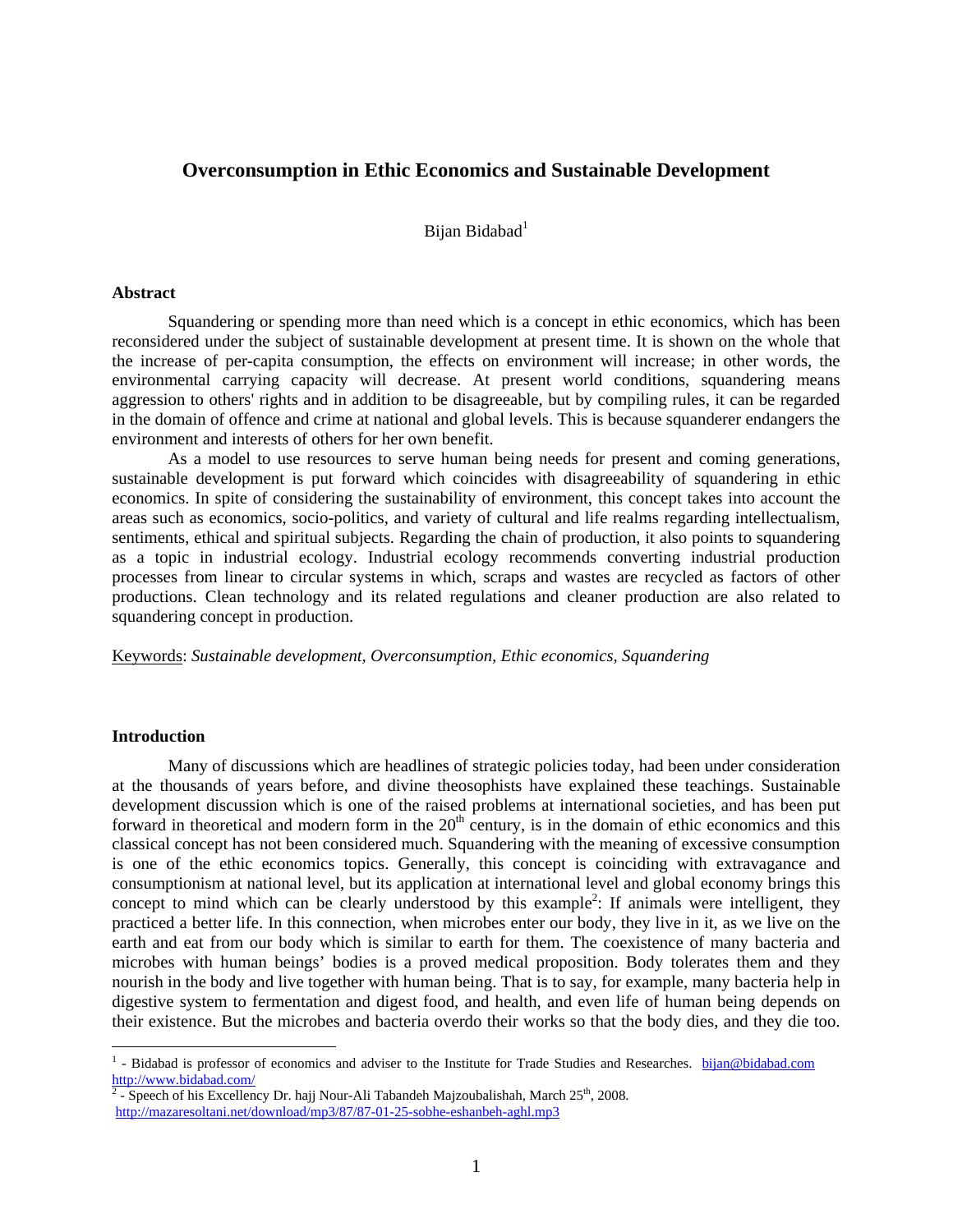Their actions are similar with our actions. We say other creatures are not intellectuals, but we who are intellectual, should not do things to ruin our lives. The masters have commanded in all these subjects: "eat and drink, but don't waste because God doesn't like squanderers…" which means human being enjoys so much from God's blessing so that he spoils his own life; that is why it is commanded not to squander...

A similar example is the misuse or wasteful use of earth by human being. Practically, excessive use of the earth will ruin it and the result is the ruin of people living on it. This ethical comparison which is in the domain of ethic economics put forward at the end of last century by economists and environmental and social experts, and were considered as sustainable development theory. Movements such as "Anti-consumption", "Ecological economics", "Green Economics", and "Freeganism" in recent decades are also along in this direction.

Ethic economics is a new name for the old value discussions in economics which analyze the economy and economic behaviors by observing ethical principles. The aim of economic researches in this direction is to consider materialistic economic problems as well as value-based principles of human ethics. This view to economic problems studies two materialistic and spiritual dimensions of human being in relation with economics simultaneously and takes the human behavior into account from these two views which in contrary to materialistic view, it has a wider view and in addition to observing economic scientific rules, tries to find material and spiritual welfare of human beings in a broader range than just materials.

### **Sustainable development**

Sustainable development is a pattern of resource use that aims to meets the needs of the present without compromising the ability of future generations to meet their own needs<sup>3</sup>. That is to say, today's needs of human being should be met in a way that future generations would not suffer shortages.

Generally sustainable development debates are about various areas in which sustainable consumption and production are the most important<sup>4</sup>. Sustainable production and consumption is the use of goods and services for essential needs and improvement of quality of life, and while the use of natural resources and poisonous materials and production of spoils and contaminating materials are minimized in life time, they will not endanger the needs of next generations<sup>5</sup>. Sustainable production and consumption in economic activities include government, societies and families so that they consider efficient production and natural resources use, to minimize spoils and wastes, and optimize production of goods and services<sup>6</sup>. Sustainable production emphasizes on demand side and improvement of environmental performance of the main economic sectors such as agriculture, energy, industry, tourism and transportation. Sustainable consumption refers to demand side and the method of using goods and services to meet main needs and improve the quality of life. In other words, food and health care, shelter, clothing, leisure and work should be changed so that they decrease pressure on earth carrying capacity<sup>7</sup>. While sustainable consumption means the improvement of the quality of consumption for present and future generations. This concept of consumption needs optimization of consumption by considering preservation of services and quality of resources and environment along time<sup>8</sup>.

Sustainable development consists of three main parts of sustainability of environment, economy, and socio-politics. Generalization of sustainable development to these dimensions has been decided in

 $\overline{a}$ 

<sup>&</sup>lt;sup>3</sup> - Report of the world commission on environment and development, United Nations General Assembly Resolution 42/187, 11 December 1987, retrieved: 2007-04-12.

<sup>&</sup>lt;sup>4</sup> - http://www.iisd.org/susprod/principles.htm

<sup>&</sup>lt;sup>5</sup> - Symposium: Sustainable Consumption. Oslo, Norway; 19-20 January 1994.

 <sup>-</sup> Edwin G. Falkman, Waste Management International. Sustainable Production and Consumption: A Business Perspective. WBCSD, n.d.

<sup>&</sup>lt;sup>7</sup> - Nick Robins, Sarah Roberts, Changing Consumption and Production Patterns: Unlocking Trade Opportunities. International Institute for Environment and Development and UN Department of Policy Coordination and Sustainable Development, 1997. 8

<sup>&</sup>lt;sup>8</sup> - Emil Salim, The challenge of sustainable consumption as seen from the South. In Symposium: Sustainable Consumption. Oslo, Norway; 19-20 January 1994.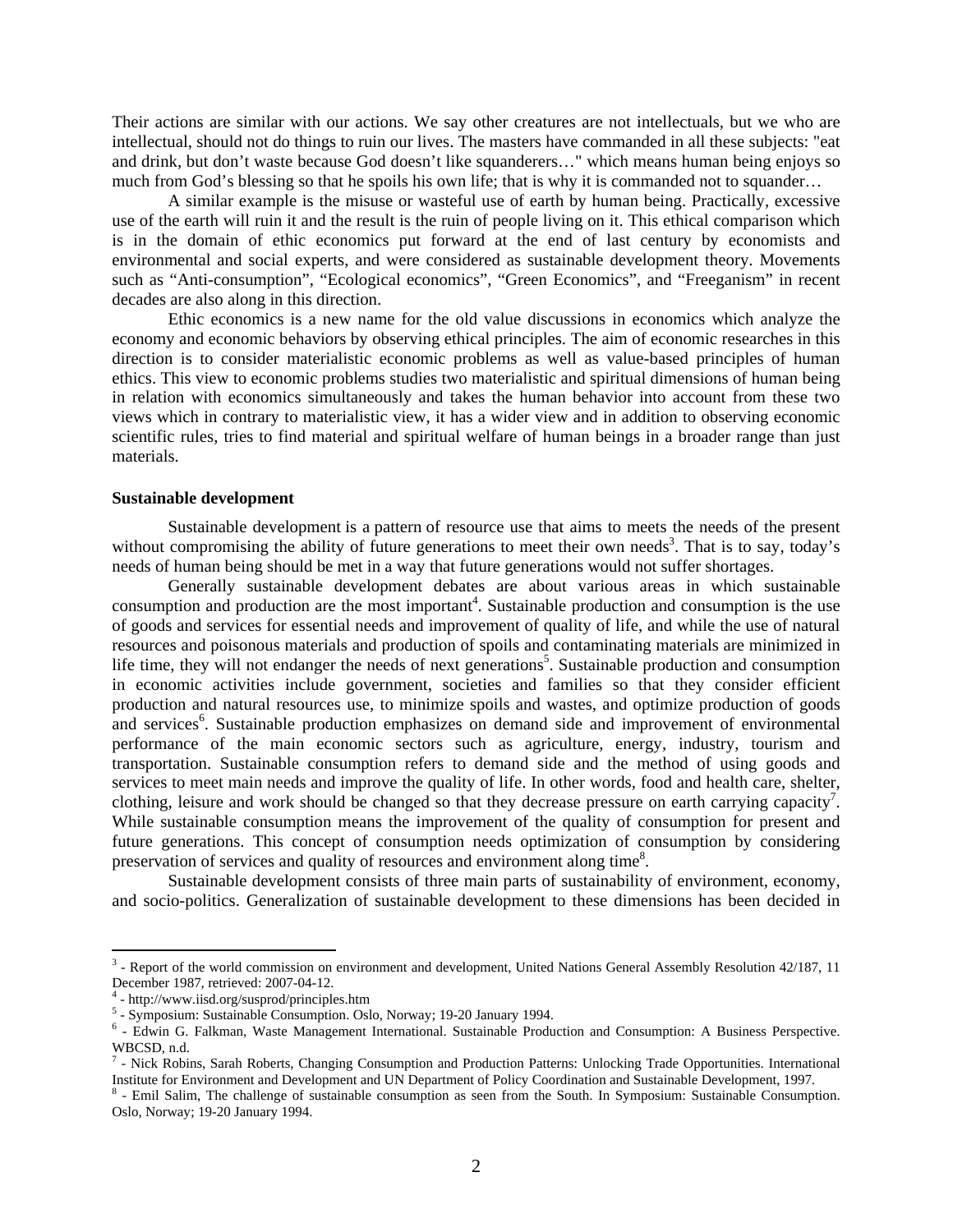World Health Organization in 2005<sup>9</sup>. The United Nations 2005 World Summit Outcome Document refers to the "interdependent and mutually reinforcing pillars" of sustainable development as economic development, social development, and environmental protection. The Universal Declaration on Cultural Diversity (UNESCO, 2001) has brought the concept of sustainable development to cultural domain. It is said in this declaration: "the same as diversity of life which is necessary for nature, cultural diversity is also necessary for human being". In completing the definition of sustainable development, the declaration makes it clear that: "among development pillars, economic growth is not enough, but the methods of obtaining more satisfactory life in the fields of intellectualism, sentiments, ethical and spiritual are also important".

More generally, Hansa<sup>10</sup> believes that sustainable development is a process which covers all directions of human life affecting his livelihood. The meaning of "Green development" is quite different from sustainable development. Those who are in favor of green development prefer sustainability of environment to economic, social and cultural considerations which are unidirectional consideration of the sustainable development goal along the future life of the earth planet. Anyhow, in spite of views of various schools of thoughts<sup>11</sup> about sustainable development, especially in relationship with "Anthropocentrism", and "Ecocentrism", United Nations division for Sustainable Development<sup>12</sup> has considered the following fields in the domain of sustainable development:

- Agriculture
- Atmosphere
- Biodiversity
- Biotechnology
- Capacity-building
- Climate Change
- Consumption and Production Patterns
- Demographics
- Desertification and Drought
- Disaster Reduction and Management
- Education and Awareness
- Energy
- Finance
- Forests
- Fresh Water
- Health
- Human Settlements
- Indicators
- Industry
- Information for Decision Making and Participation
- Integrated Decision Making
- International Law
- International Cooperation for Enabling Environment
- Institutional Arrangements
- Land management
- Major Groups
- **Mountains**
- National Sustainable Development Strategies
- Oceans and Seas
- Poverty
- Sanitation
- Science
- SIDS
- Sustainable tourism
- Technology
- Toxic Chemicals
- Trade and Environment
- Transport
- Waste (Hazardous)
- Waste (Radioactive)
- Waste (Solid)
- Water

During last decade, various organizations have tried to introduce measures for monitoring sustainability under the names of metrics and sustainability indices. Many believe that the concepts of sustainable development is against growth and even implementing sustainable development principles will return human being to the living methods of previous  $eras<sup>13</sup>$ .

<sup>-&</sup>lt;br>9

<sup>&</sup>lt;sup>10</sup> - Hasna, A.M., 2007, Dimensions of sustainability, Journal of Engineering for Sustainable Development: Energy Environment and Health 2 (1):47-57 retrieved on 2008-04-20.

 $11$  - Center for Sustainable Global Enterprise, Cornell University. Erb Institute for Global Enterprise, University of Michigan.

<sup>&</sup>lt;sup>12</sup> United Nations division for Sustainable Development. Documents: Sustainable Development Issues. Retrieved 2007-05-12.<br><sup>13</sup> - Temple (1992) what is sustainable development?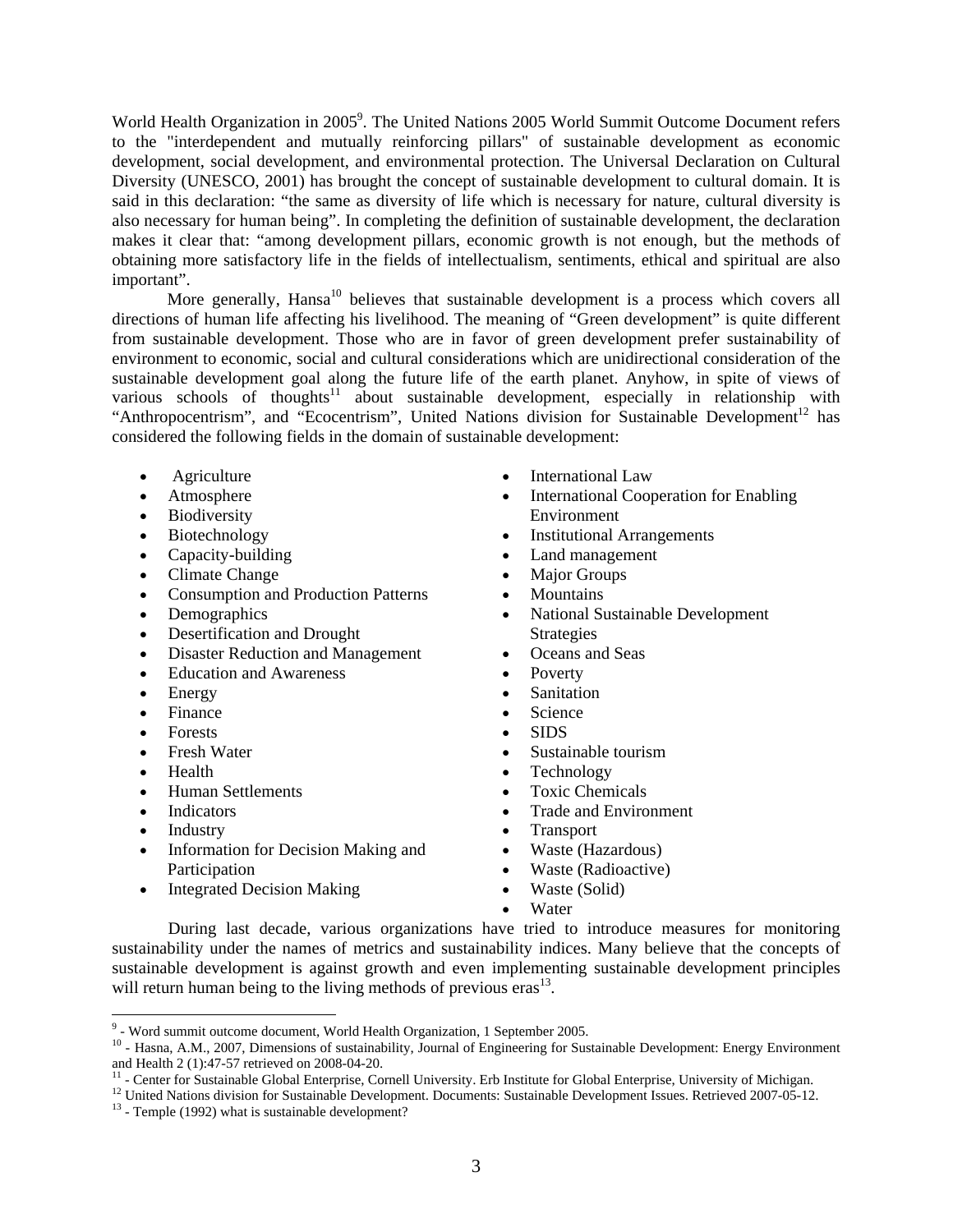# **Carrying capacity**

 One of the problems in relationship with sustainable development is the carrying capacity of the earth. The carrying capacity of an ecosystem is equal with the number of people of an organism which can be served (protected) in the framework of the respected ecosystem from various views such as: food, housing, sunshine, air and other needs. We should add other variables such as sewage, health care and others for human being. When the density of an ecosystem increases, usually birth rate decreases and the death rate of the respected organism will increase. The difference of these two rates is called "natural growth rate" for which the ecosystem carrying capacity should consider to support. Exceeding carrying capacity, ecosystem population will decrease and below that, population will increase<sup>14</sup>. Of course there are exceptions which are usually temporal. That is to say, the number of dwellers of a variety of living creatures may be more than carrying capacity but this habitation is not enduring and will decrease after a while. This concept creates a regular rule for adjusting the growth rate of the resident number of the ecosystem and the increase of one kind of creature may create problems which not only decreases the number of population of that kind, but also changes the population of other kinds.

The famous Lotka-Volterra equation shows for some special kind of creatures how in the present condition of resources, the inhabiting population will face famine. The relationship of human being and environment is much more complicated, because, people always change the shapes of available resources and obtain scarce resources from plentiful resources, which cause population decrease and also by scientific methods decreases deaths. Any how, in spite of this, the simple equation of IPAT shows the carrying capacity:

 $I = P.A.T.$ 

Where:

 $\overline{a}$ 

 $I =$  effects of consumption on environment

 $P =$  number of creatures (people)

 $A = per$ -capita effects of consumption on environment

 $T = \text{technology factor}$ 

Although this equation has several strong assumptions, but shows the increase of per-capita consumption will increase the effects on environment and, in other words, will decrease the carrying capacity of the environment. Many sociologists and demographers from Malthus<sup>15</sup> until present time have explained population growth as a fearful phenomenon. Even the Club of Rome<sup>16</sup> has forecasted this concept as an important danger for  $21^{st}$  century<sup>17</sup>, but many other scientists believe that by changing technology, people can increase the improvement of food production and carrying capacity of the earth. Including, we can mention theories of a Danish economist Ester Boserup<sup>18</sup> which is known as "Adaptation process". This process from rationality view coincides with the narration of the Prophet Mohammad (peace be upon him) who emphasizes on increase of human generation<sup>19</sup>. That is, in spite of Malthus, who is narrow-minded, because of the adaptation theory, the honorable Prophet, not only doesn't see any barriers for population increase, but also emphasizes on population increase. This is because the wise men borne will help each others to solve the problems. This is because each human being borne has an intellect which can solve the problem. But nevertheless, this does not deny squandering in ethic economics. We can easily understand from IPAT equation that in squandering conditions, the consumption effects (I) on environment will aggravate because per-capital consumption (A) effect will also aggravate and thereof, will decrease the earth carrying capacity. In other words, in

 $14$  - Sayre, N.F.2008, The genesis history, and limits of carrying capacity, Annals of the Association of American geographers, 98  $(1)$ , pp. 120-134.

<sup>&</sup>lt;sup>15</sup> - Thomas Malthus (1798), An essay on the principle of population. <sup>16</sup> - The Club of Rome, "Limits to growth" (1972).

<sup>&</sup>lt;sup>17</sup> - Paul R. Ehrlich (1968), "Population bomb".

<sup>&</sup>lt;sup>18</sup> - Ester Boserup (1965), The conditions of agricultural growth, Allen Unwin. Revised and reprinted in population and technology, Blackwell 1980.

**تناكحوا تناسلوا تكثروا فإني أباهي بكم الأمم يوم القيامة ولو بالسقط** - 19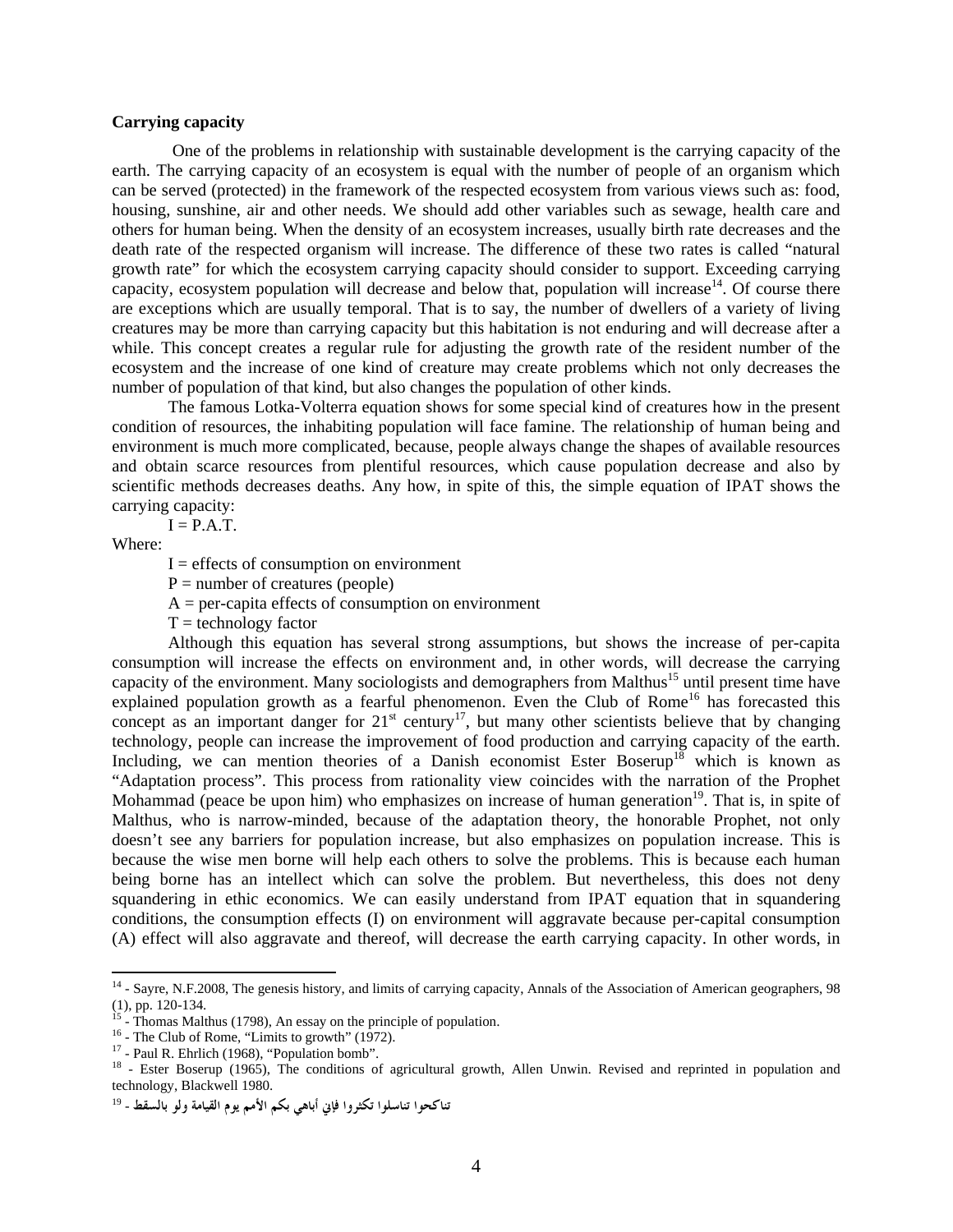stationary adaptation conditions, *ceteris paribus*, that is, when the number of people (P) and technology factor (T) are unchanged, the increase of per-capita consumption (A) will proportionally increase the consumption effects (I) on environment.

### **Overconsumption in holly Quran**

Despite of the generality of the word Squandering and verification of its generality on all human actions and behaviors, overconsumption has more particular economic meaning. Ragheb Esfahani<sup>20</sup> defines overconsumption (Tabzir) as spread out like sowing grains and concerns anybody who wastes his properties. Tabrasi<sup>21</sup> translates overconsumption (Tabzir) as spreading out her properties by squandering and wasting it, but admits that in a righteousness manner with goodness goal, this action will not be classified as Tabzir. Quran says<sup>22</sup> (17:26-27): "give to the near of kin, the needy and the destitute traveler their rights and do not squander (spread out), for the wasteful are the brothers of Satan; and Satan is ungrateful to his Lord." Interpretation of this verse in Bayanol Seada exegeses is as<sup>23</sup>: the words squander (spread out) is allocated to the meaning of donation to whom is not the rightful receiver or if the gift is more than the proper right of the receiver, which is the meaning of squandering, and is prohibited by this verse. Because giving property without squandering is the true meaning of economy (moderation). So Tabzir or overconsumption is included in squandering subject, even if sometimes is placed against it. And as long as the command is for payment of the right implies avoiding of not-paying (avarice-greed), this leaded to suffice to just command to not-squander, because paying the right is not limited to just material properties and family and includes other rights and all members in internal and external worlds of human being. It is narrated that the prophet passing beside Saad (an apostle) making ablution protested; "Saad what is this squandering? The apostle retorted: is there squandering making ablution (his religious duty of wash up for prayer). The prophet said yes there is even if you are beside the full fountain. It is also narrated that Imam Sadiq in response to the question: "Is there also overconsumption on those that are permitted? Imam said yes and the mystery of it is the fact that anytime a person even beside the spring, overuses more resources required or ordered to accomplish a task such as ablution, this kind of overuse of resources, power, force and attention without justifying the necessity is a kind of wastage, even if there is no question of overconsumption or wastage, as making ablution from the water of a stream. The key point concluded from citations with all different understandings and advices, is the fact that: distribution of goods/money or words, or knowledge or wisdom or resources or powers and forces or allocating resources to self (Nafs) without consideration of divine commandments and beyond the limits of devotion is wastage, whatever it could be. In the meantime if all of these actions are made with attention to divine orders and guidance are verified as economy (moderation), whatever the action would be. This is why it is narrated if one gives all he has to feed a true real believer; it is worthy and will not be wastage. Those who over-consume or waste contrary to the divine commandments and neglect the divine orders for giving and distributing charity; are brothers of Satan because if the charity is not ordered by God, it is commanded by Satan and Satan is always tending ambuscade to believers and deems his inadvertence. As soon takes control of his wisdom and rules him, the way he rules his devils. "Satan is ungrateful to his lord" refers to the reason because Satan is ungrateful and wastes (resources) denying the divine orders of his Lord, so one refusing the divine rules to avoid the wastage is brother (confrere) of Satan." The holy Quran in several verses, sanction wastage as consuming more than needs and the following verses are

- راغب اصفهانی معجم مفردات الفاظ القرآن انتشارات دارالفکر. ذيل ماده بذر: **التبذير <sup>و</sup> التفريق <sup>و</sup> أصله القاء البذر <sup>و</sup> طرحهُ فاستعير لکل مضيع لما له،** <sup>٢٠</sup> **فتبذير البذر تضييع فی الظاهر لمن لم يعرف مآل مايلقيه**. - طبرسی مجمع البيان، ج۶ ص۴۱۰ ذيل آيه ۲۶ سوره اسراء. <sup>٢١</sup> - سورة اسرا، آيات -٢٧ ،٢٦ **وَ آتِ ذَا الْقُرْبى حَقَّهُ وَ الْمِسْكِينَ وَ ابْنَ السَّبِيلِ وَ لا تُبَذِّرْ تَبْذِيراً. إِنَّ الْمُبَذِّرِينَ كانُوا إِخْوانَ الشَّياطِينِ وَ كانَ الشَّيْطانُ لِرَبِّهِ** <sup>٢٢</sup> **كَفُوراً.**

- بيان السّعاده في مقامات العباده، ترجمه، جلد ،٨ صص -٢٦٣ .٢٦٠ <sup>٢٣</sup>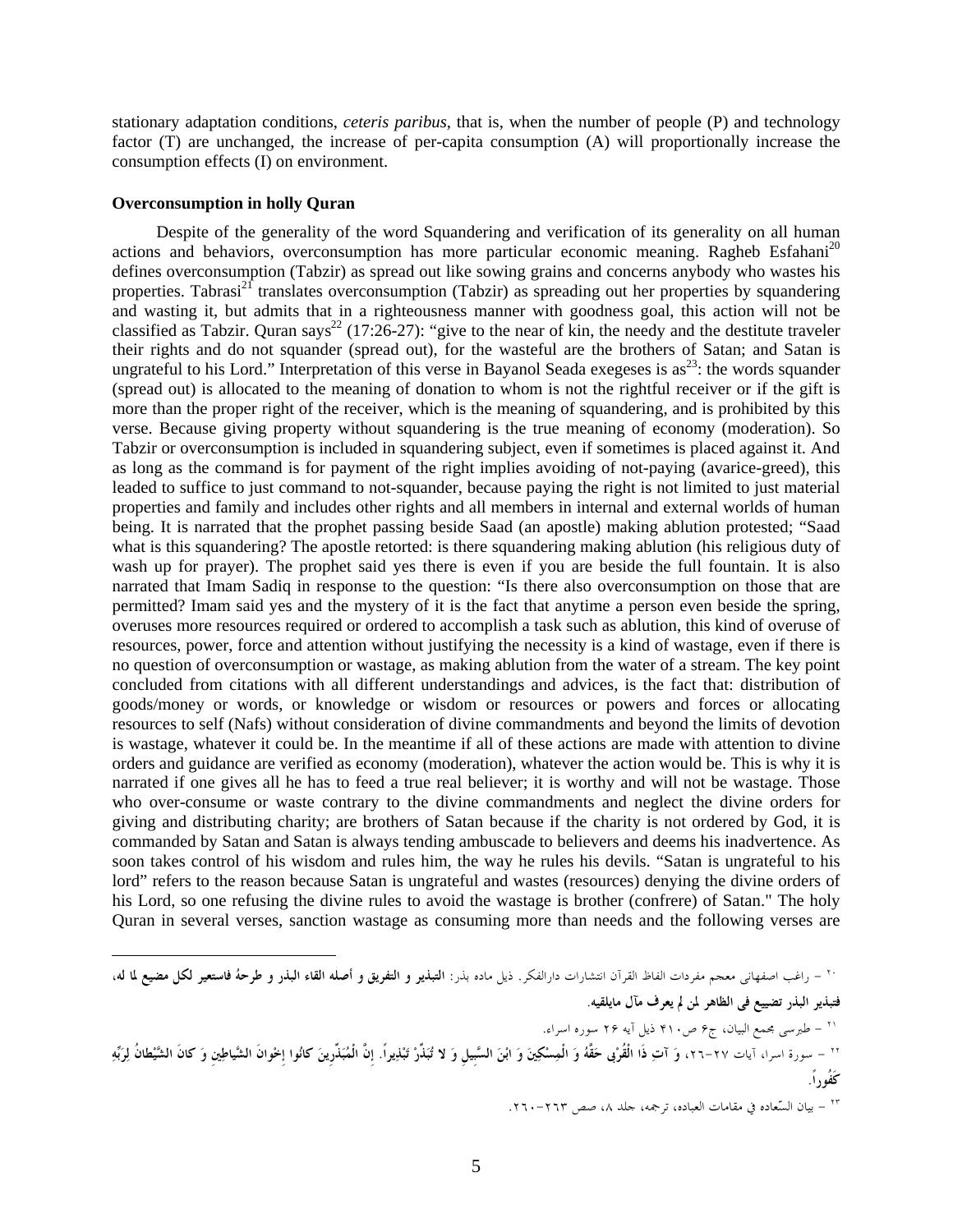some of those prohibiting wastage:  $(6:141)^{24}$ : "He brings forth gardens, trellised and un-trellised, palmtrees and crops, with different fruits, and the olive and pomegranates alike and unlike, when it bears fruit eat of it and pay what is due (the Zakat) of it upon the harvest day, but do not be wasteful; he does not like the wasteful." In  $(7:31)^{25}$ : "Eat and drink, and do not waste. He does not like the wasteful."  $(25:67)^{26}$ : "Those when spend are neither wasteful nor miserly, between that is a just stand".  $(26:151-152)^{27}$ : "Do not obey the order of the wasteful who corrupt in the earth, and do not reform". In  $(20.81)^{28}$ : "Eat of the good things with which we have provided you and do not transgress therein lest my anger should fall upon you, and upon whosoever my anger falls has assuredly fallen". The same exegesis $29^{\circ}$  comments the revolt (transgression) in this verse: transgressed means passed limits of moderation and fell into blasphemy and this became predominant on him and exaggerated in sins and oppression. And all the meanings return to revolting to obey (transgressing) the internal and external wisdom. And the meaning of do not transgress is: from what we have provided to you to consume do not transgress the limits God has drawn, including for subjects such as; the quantity of eating or earning the meal, rules of eating and its extravagancies and accessories attached, and thanking the giver according to the gift or meal offered, or variety of meal or excess of eating, or feeding one with a food one does not deserve, neither without attention to God whereas eating (consumption) is drawn into attention but concerns whatever is provided by God for consumption."

# **Squandering and sustainable development**

Tabzir in current economic terms is called "overconsumption" and in popular language is called "extravagance". This concept, from consumption point of view at macroeconomic level is significant from comparative dimension among countries. This is in spite of equality of density of population in different regions; per-capita consumption varies from country to country. For example, China is comparable with United States of America from land measure, but per-capita energy consumption in USA is 9 times as much as China. In other words, in spite of more population of China, her energy consumption is half of USA. Overconsumption of energy is one of the important basic problems at national and global levels from heating and other points of view and the example offered here shows that overconsumption at present global conditions is regarded as a kind of injustice about others rights. For example, energy overconsumption in USA has helped to heat more the earth which has created losses to other people of this planet.

Cases such as consumption wastes, conspicuous consumption, keeping up with Jones consumption and other similar cases are considered as overconsumption which is classified as squandering. These cases are so vast that some of international texts have also considered illumination and luminescence as overconsumption.

From sustainable development point of view, overconsumption decreases the carrying capacity of earth and practically empties the resources and gradually lowers down the level of environment and ecological health. This is in addition to bad effects of pollution caused by production and consumption of goods and commodities. The State of the world report<sup>30</sup> makes it clear that: the ecological capacity of the world is not enough for excessive wishes of China, India, Japan and America. For example, America has

- سورة انعام، آيه .<sup>۱۴۱</sup> **وَهُوَ الَّذِي أَنشَأَ جَنَّاتٍ مَّعْرُوشَاتٍ وَغَيْرَ مَعْرُوشَاتٍ وَالنَّخْلَ وَالزَّرْعَ مُخْتَلِفًا أُكُلُهُ وَالزَّيْتُونَ وَالرُّمَّانَ مُتَشَابِهًا وَغَيْرَ مُتَشَابِهٍ كُلُواْ مِن** <sup>٢٤</sup> **ثَمَرِهِ إِذَا أَثْمَرَ وَآتُواْ حَقَّهُ يَوْمَ حَصَادِهِ وَلاَ تُسْرِفُواْ إِنَّهُ لاَ يُحِبُّ الْمُسْرِفِينَ**  - سورة اعراف، آيه .٣١ **وَكُلُوا وَ اشْرَبُوا وَلاَ تُسْرِفُوا إنَّهُ لاَ يُحِبُّ المُسرِفِين**.**َ** <sup>٢٥</sup> - سورة فرقان، آية .٦٧ **وَالَّذِينَ إِذَا أَنْفَقُوا لَمْ يُسْرِفُوا وَلَمْ يَقْتُرُوا وَكَانَ بَيْنَ ذَلِكَ قَوَاماً.** <sup>٢٦</sup> - سورة شعراء، آيات .۱۵۲-۱۵۱ **وَلَا تُطِيعُوا أَمْرَ الْمُسْرِفِين.َ الَّذِينَ يُفْسِدُونَ فِي الْأَرْضِ وَلَا يُصْلِحُونَ.** <sup>٢٧</sup> - سوره طه آيه.۸۱ **كُلُوا مِن طَيِّبَاتِ مَا رَزَقْنَاكُمْ وَلَا تَطْغَوْا فِيهِ فَيَحِلَّ عَلَيْكُمْ غَضَبِي وَمَن يَحْلِلْ عَلَيْهِ غَضَبِي فَقَدْ هَوَى**. <sup>٢٨</sup> 2006. January 11 ,Institute Watch World 2006, world the of State - 30 - بيان السّعاده في مقامات العباده، ترجمه، جلد۹ صفحات .۲۳۴-<sup>۲۳۵</sup> <sup>٢٩</sup>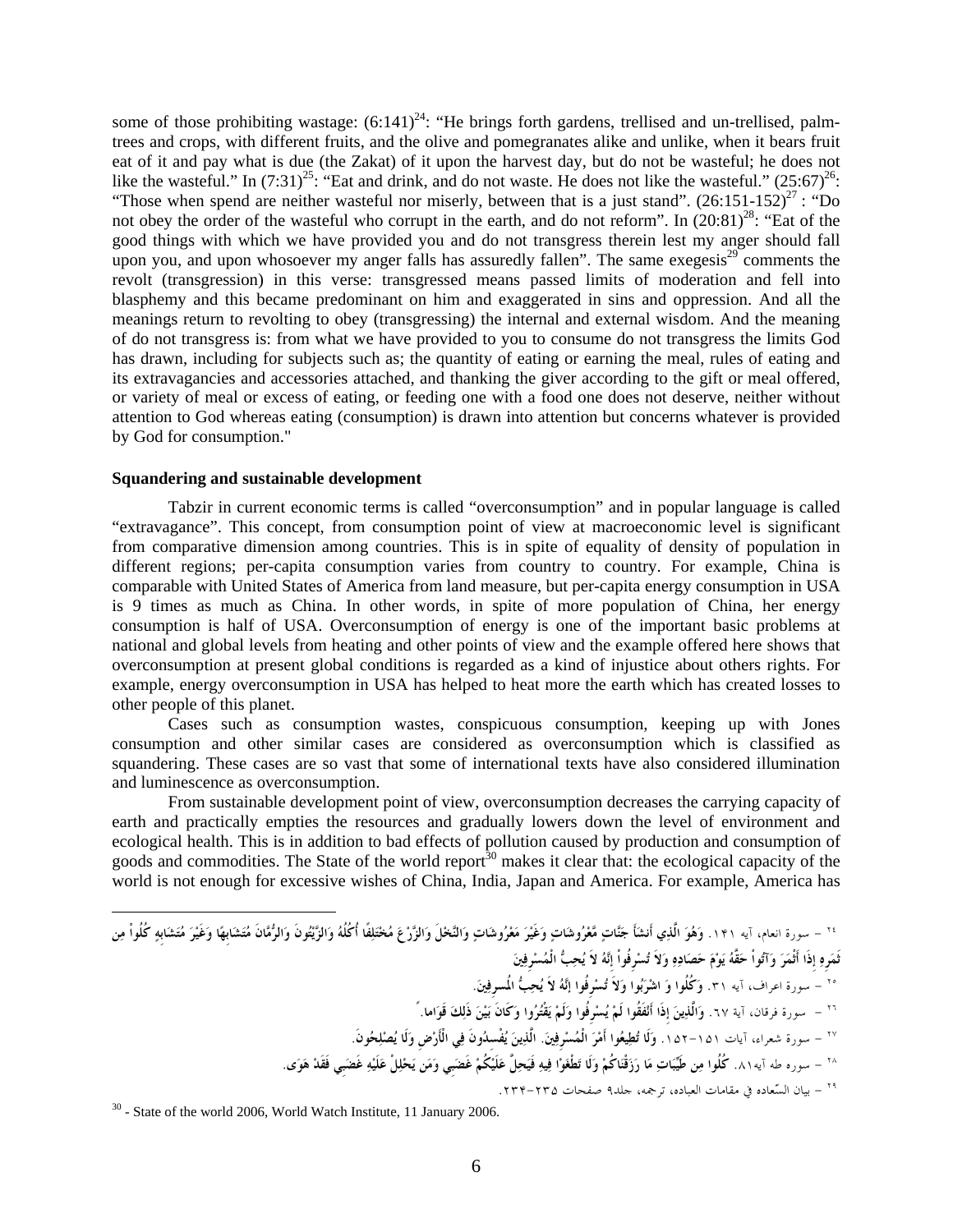less than %5 of world population, but produces %25 of world  $CO2<sup>31</sup>$  and use %25 of the world resources<sup>32</sup>. In spite of having %3 of world discovered oil resources<sup>33</sup>, America spends %26 of the world energy<sup>34</sup> and produces %30 of the world spoils and wastes<sup>35</sup>. According to researches, the effects of this country on environment are 250 times more than people of African Sahara<sup>36</sup>. If China and India reach the American level in 2030, they will need the whole planet to satisfy their needs.

From human being life indices point of view, resources needed are higher than resources regarding animals or plants or others. In Five Capital Model<sup>37</sup> classification, 5 kinds of capital have been considered: natural capital, social capital, human being capital, industrial capital, and financial capital. Squandering debate covers all these capitals and as over-use of these capitals leads to the decrease of carrying capacity of living space of human being in Five Capital Model, in ethic economics also this overconsumption is regarded disagreeable.

In holy Quran the verses such as:  $(21.9)^{38}$  "then we were true to the promise, we saved them together with those whom we willed, and destroyed the transgressors" and  $(40:28)^{39}$  "Allah does not guide the lying squanderer" or  $(10:12)^{40}$  "In this way, the deeds of squanders were nice at their opinion" or  $(40:43)^{41}$  "there is no doubt that the squanders are the inhabitants of the fire", and  $(26:151-152)^{42}$ : "do not obey the order of the squanders who corrupt in the earth, and do not reform", and  $(6:141)$ :<sup>43</sup> "He does not like the squanders" and (7:31): "children of Adam, take your adornment at every place of prayer. Eat and drink, and do not waste. He does not like the squanders". These verses all show how God prohibits overconsumption (transgressing the limits) and squandering.

Generally, in relation to environment protection the following verse and its exegesis is interesting:  $(2:205)^{44}$  "No sooner does he leave than he hastens about the earth to corrupt there and destroy crops and cattle. Allah does not like corruption". This means that destroying farms and farm animals is considered as corruption and God does not like such actions. Destroying farms and animals both directly and via destroying ecosystem and environment by polluting the environment and making disequilibrium in the ecosystem all are cases of corruption. In the above verse, the farms or farm animals have not been specified to Muslims or believers, and by using the word "earth", all of them around the world have been considered. This approach confront the Muslim peoples and governments with this class of commandments that have not right to corrupt wherever in the earth. Corruption in the earth from the point of view of the said verse includes many activities that destroy the environment including plants, animals and human being. Generalization to human being compromises those activities that corrupt in the earth via production and trade of harmful materials and chemical poisons to destroy peoples and destroying farms and animals to hurt the others, weapons for attack and weapons of mass destruction, burial of

 $\overline{a}$ 

- سوره انبياء آيه **،**٩ **وَأَهْلَكْنَا الْمُسْرِفِين.َ** <sup>٣٨</sup>

- سوره غافر، آيه ٢٨ **إِنَّ اللَّهَ لَا يَهْدِي مَنْ هُوَ مُسْرِفٌ كَذَّابٌ** <sup>٣٩</sup> - سوره يونس، آيه ١٢ **كَذَلِكَ زُيِّنَ لِلْمُسْرِفِينَ مَا كَانُواْ يَعْمَلون** <sup>٤٠</sup> - سوره غافر آيه ،٤٣ **وَأَنَّ الْمُسْرِفِينَ هُمْ أَصْحَابُ النَّارِ** <sup>٤١</sup> - سوره شعرا، آيات .١٥٢-١٥١ **وَلَا تُطِيعُوا أَمْرَ الْمُسْرِفِينَ الَّذِينَ يُفْسِدُونَ فِي الْأَرْضِ وَلَا يُصْلِحُونَ.** <sup>٤٢</sup> - سوره انعام، آيه ١٤١ و سوره اعراف آيه **،**٣١ **إِنَّهُ لاَ يُحِبُّ الْمُسْرِفِين.َ** <sup>٤٣</sup> - سورة بقره، آية ،٢٠٥ **وَ إِذا تَوَلَّى سَعى فِي الْأَرْضِ لِيُفْسِدَ فِيها وَ يُهْلِكَ الْحَرْثَ وَ النَّسْلَ وَ اللَّهُ لا يُحِبُّ الْفَساد**.**َ** در آيه ٧٧ سورة قصص ميفرمايد: در <sup>٤٤</sup> زمين از پي فساد مرو كه خدا فسادكنندگان را دوست ندارد. **وَ لا تَبْغِ الْفَسادَ فِي الْأَرْضِ إِنَّ اللَّهَ لا يُحِبُّ الْمُفْسِدِين**.**َ** همچنين در آيه ٦٤ سورة مائده.

<sup>&</sup>lt;sup>31</sup> - Global Warming.

 $32 - 1$ Ilinois Recycling Association Recycling Facts.<br> $33 - SEI$ : Energy Consumption.

<sup>&</sup>lt;sup>34</sup> - NRDS: Reducing U.S. oil dependence.<br><sup>35</sup> - Waste Watcher.

 $36$  - Consumption industrialized, commercialized dehumanized and deadly. And also: US population reaches 300 million, heading for 400 million; no cause for celebration, 4 October 2006.

 $37$  - Five capitals models of sustainable development, Forum for the Future.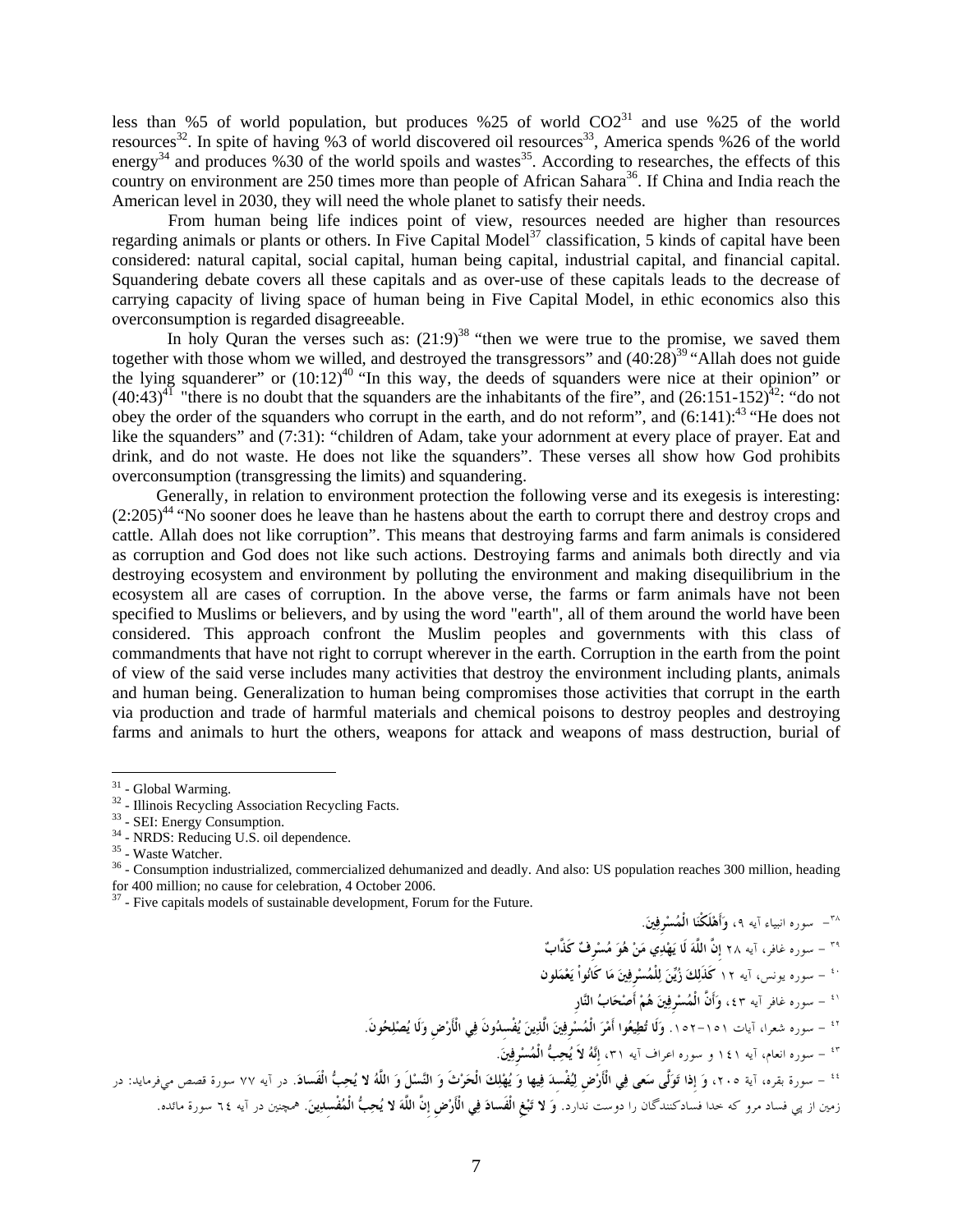nuclear wastes in poor countries and colluding with agents and their leaders, production, consumption, export and import of any raw or intermediate materials that causes corruption in livestock and humans and harmful to them and other similar cases all are included in this debate.

The am verse is commented as follows by the exegesis of mystics  $as^{45}$ : "when he leaves, means when he turns back on you or a responsible assignee of you for a task, whatever the task is including material or responsibility to people. He will accelerate travelling on earth or the ground of his spirit, or myth of prophets and their successors to make corruption on earth and corruption is the fact of devaluating or changing a thing from its perfect place, it is placed into, or impeach that thing reaches its perfection. The insistence comes from the fact that hypocrites declare to be reformers (peacemakers). "When it is said to them, do not corrupt in the land; they reply: we are just reformers, but it is they who are the evildoers, though they do not sense it"<sup>46</sup> shows they will destroy the fundamentals and fruits. The fruit is the result of what people implants from any type ever to be implanted by man or grow from the earth itself; and the generation (child) of humankind or other creatures …"

# **Overconsumption and sustainable production**

Although overconsumption is related to consumption, but regarding that production of goods provides chain products of intermediate goods which are used in process of productoin of other goods, we better refer to squandering in production.

A great portion of sustainable production is involved in industrial ecology. That is to say, industrial ecology is a scientific multidisciplinary background which is concentrated on sustainable combination of environment, economy and technology. By industrial term in industrial ecology, we don't mean industrial centers, but we mean how people use natural resources in production process. Basically, industrial ecology is looking for changing industrial processes from linear to closed circular systems. In linear systems, capital and resources will finally turn into spoils and wastes. But in circular systems, wastes are recycled as factors of production in production process. In other words, industrial ecology is considered as a part of an ecosystem. This view was first expressed by Robert Frosch, Nicholas E. Gallopoulos in  $1989^{47}$ . Their doctrine is: why industrial systems should not act as an ecosystem in which the wastes of an industry become the resources of another industry? This process will cause the consumption of raw material in producing pollution and waste decline in production process. This view which is important for increasing the carrying capacity of earth, has gained the attention of many environmental researchers.

Another related subject is clean technology and concerning regulations which in a way by various law enactments prevents the expansion of technologies with more bad effects in comparison to other production technologies. Although this subject is at its preliminary stages but will create a good background for future.

Cleaner production is also one of the subjects related to squandering in production. This topic practically tries to maximize production by minimizing wastes and emission of gases of production process<sup>48</sup>. The improvement of organization and technology of production will ease better solutions. The discussions of clean production in the fields of documenting consumption of materials and energy and…, using controlling and monitoring systems and producing indicators, replacing raw materials and auxiliary materials, increase of useable life of auxiliary materials and vaporizable liquids, improvement of automation and controlling, recycling spoils and wastes and less-waste producing processes are included in the debates concerning clean production $49$ .

<sup>-</sup> بيان السّعاده في مقامات العباده، جلد دوم، ترجمه، صص <sup>٤٢٦</sup> – .<sup>٤٢٢</sup> <sup>٤٥</sup>

نَّ – سورة بقره، آية ١٢–١١، وَ إِذا قِيلَ لَهُمْ لا تُفْسِدُوا فِي الْأَرْضِ قَالُوا إِنَّما نَحْنُ مُصْلِحُونألا إِنَّهُمْ هُمُ الْمُفْسِدُونَ وَ لَكِنْ لا يَشْعُرُونَ.<br>25-Robert Frosch, Nicholas E. Gallopoulos, (1989),

<sup>&</sup>lt;sup>48</sup> - Yacoub, Ali, Johannes Fresner (2006) Half is enough, an introduction to cleaner production, Beirut, Lebanon, LCPC Press.<br><sup>49</sup> - Many other instances are related to this subject whom includes the subject of investme sunshine energy and prevention of leaking energy used for air-conditioning which we will not go through here.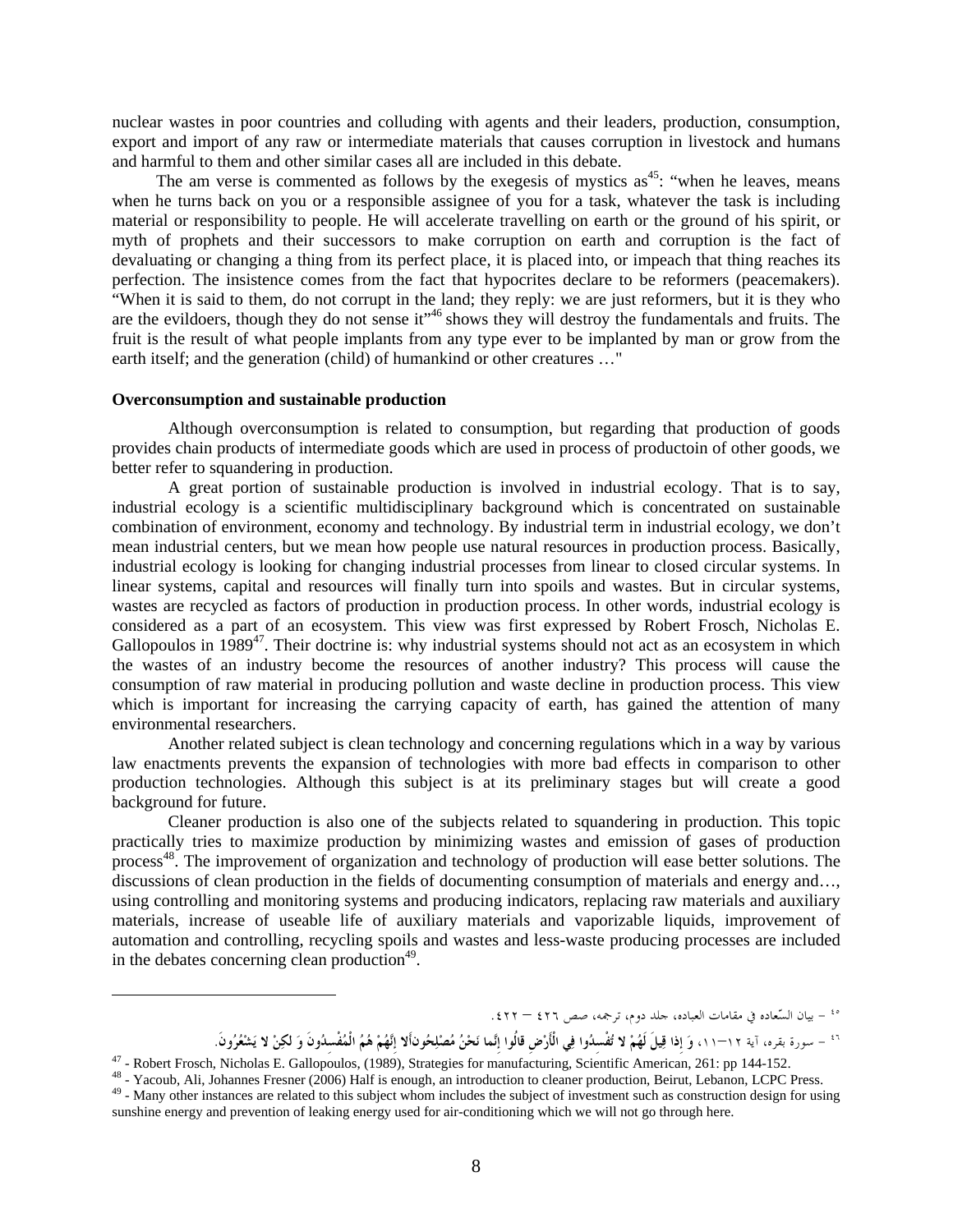#### **Overconsumption and public international law**

From this view, overconsumption is not only disagreeable, but also can be entered in the definitional domain of crimes. This is because over-consumer endangers other's interests to obtain his own interests; therefore it should be principally defined as crime. Accordingly, God has clearly mentioned in the verses cited above, that He does not like squanderers and considers them as Satin brothers because Satin is the symbol of opposition to human being and this brotherhood means that squanderer is the enemy of human being. Certainly crime is not a fixed rule with unchangeable meaning and it is not considered crime before being legislated by criminal law. In sociologists' viewpoints, crime is an action which is against the society interests, whether is considered by law makers or not<sup>50</sup>. Therefore, in law philosophy, in definition of law it has been said that it is a regulations governing people living in the society and if people live alone and out of society, they have no obligations and rights. The difference of law and ethics is that ethics are regarded and judged by people themselves, but in law point of view, goodness and badness is studied by relationship with others<sup>51</sup>. Accordingly, in Islamic law, "the public need rule" has been described which is the public necessity which is a need that may not be at emergency level but since it is in wellbeing of people, it is respected and according to Shariah it is considered as  $\text{law}^{52}$ . The rule of "No Loss" which is a rational rule is also emphasizing the same thing and intellect acknowledges it. On the other hands, the debate of "prohibition of bad" and its relations to rational obligations and also "expediency" from social dimension, all can be commentated and deducted in the framework of badness of overconsumption. The purpose of explaining these subjects is that humankind should replace overconsumption from individual dimension into social and global dimensions, so that the action of over-consumer would not harm others' life. Certainly, many studies should be carried out for the replacement of this view which is more than the subject of this paper and we end this subject by explaining that in defining crime, we are not considering a narrow definition in relation with crime, offence or fault, but we consider a general meaning which is any harmful action for others and fighting with that does not mean legal encountering with criminals, but it is by levying special taxes on overconsumer and squanderers and encouragements for parsimony or substituting resources and so on which are explained in detail in environmental economics texts. Partial international activities have been carried out in this regard including Kyoto Protocol for controlling greenhouse gasses and heating of the earth; and Europe also has conducted Emission Trade Scheme (ETS) in this direction to limit CO2 production<sup>53</sup>.

# **Abstract and conclusion**

Ethic economics is a new name for old value-debates in economics which analyzes economic behavior by considering ethics. Tabzir with the meaning of wasting properties is forbidden in holly Quran and is referred to as overconsumption and waste. This subject has special importance from comparative dimension among countries so that overconsumption is considered as aggression to others' rights at present world conditions, and from this view, squandering is in the realm of crimes.

From sustainable development point of view, overconsumption decreases the carrying capacity of the earth planet and also increases pollution and bad effects resulted from production of goods and services. Sustainable development is a model for using and consuming resources to obtain human being needs while preserving natural environment so that to safeguard human needs in future. The emphasis of sustainable development on supply side is on the methods of improving environmental performance of main economic sectors, and sustainable consumption emphasizes on the methods of obtaining requirements in a way which do not decrease the carrying capacity of earth. This concept of consumption requires optimizing consumption by preserving quality of resources and environment along time. Industrial ecology is concentrated on the sustainable combination of environment, economy and

<sup>&</sup>lt;sup>50</sup> - See: Public punishment jurisprudence. Motamed, Mohammad Ali, Tehran University Publication, Vol. 1, P. 125, 1973.

<sup>&</sup>lt;sup>51</sup> - See: The philosophy of law. Katouzian, Naser. Publication Company Ltd., Vol. 1, pp. 540-541, 1998.<br><sup>52</sup> - See: Legal schools of thoughts in Islam. Langaroudi, Mohammad Jafar. Gange Danesh publications, p. 130, 1991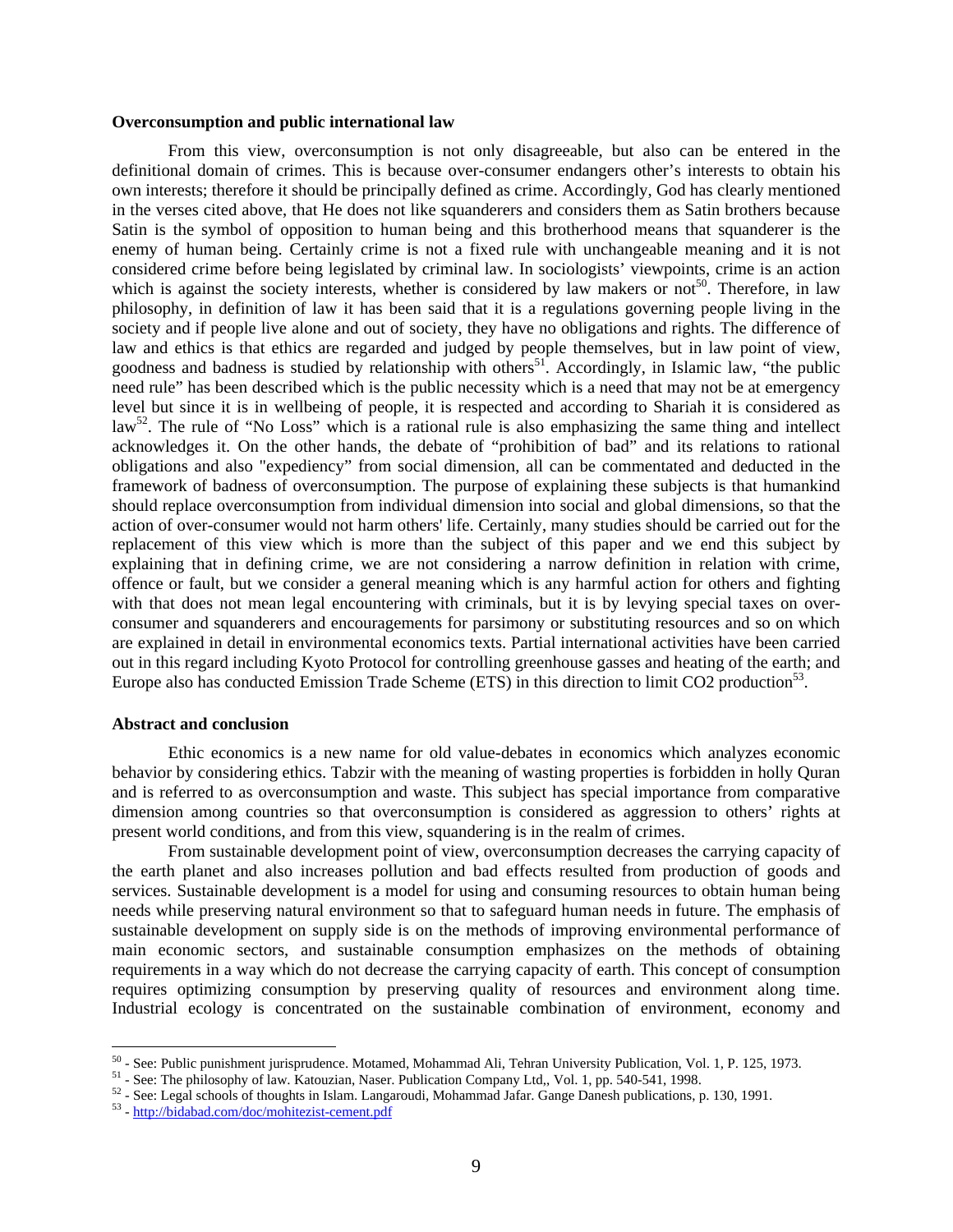technology and it means the method of using natural resources in production process and changing the linear production processes to closed cycling processes. In linear systems, resources and capital finally end in garbage, but in cycling methods garbage is recycled and used as factor of production. This view is very important in increasing carrying capacity of the earth. Clean technology and cleaner production are also related to production squandering debate.

# **Policy recommendation**

Sustainable development concerns quality and quantity of human life. But individual countries' decisions are not very effective in implementing sustainable development goals and we should collect attention of world specialists and policy makers and propaganda on blamefulness of squandering and persuade them to decide on directive instructions and punishing measures for this phenomenon. Therefore, at national level, indicating this subject and transferring this culture and creating necessary background can be a good starting. Regarding the fact that one side of this discussion is in the domain of ethics and is one of the old value debates in economics and has been put forward by various religions in different ways, we can use this background and blame overconsumption and waste, so that in the next steps, by putting forward this subject at related international organizations and holding international conventions, pass official laws and regulations to restrict this phenomenon.

### **Sources**

- حضرت حاج ملا سلطانمحمد بيدختي گنابادي، بيان السعاده في مقامات العباده، ترجمه محمدآقا رضاخاني و حشمت االله رياضي، انتشارات حقيقت.
	- سخنراني حضرت آقاي حاج دكترنورعلي تابنده مجذوبعليشاه در تاريخ .1387/1/25

http://mazaresoltani.net/download/mp3/87/87-01-25-sobhe-eshanbeh-aghl.mp3

 بيژن بيدآباد، محيط زيست و صنعت سيمان در ايران و اروپا. با همكاري عباس اطمينان، مجموعه مقالات و سخنرانيهاي اولين سمينار اقتصاد سيمان ايران، تدوين بيژن بيدآباد، دفتر برنامهريزي و تحقيقات سيمان دانشگاه صنعتي اميركبير و انجمن صنفي كارفرمايان صنعت سيمان، صص ٣٥٠-٣١٧، ۵ مهر ١٣٨۴، نشر علم عمران، تهران.

http://bidabad.com/doc/mohitezist-cement.pdf

- راغب اصفهاني معجم مفردات الفاظ القرآن انتشارات دارالفكر.
	- طبرسي مجمع البيان.
- محمدعلي معتمد، حقوق جزاي عمومي، چاپ انتشارات دانشگاه تهران، .1351
	- ناصر كاتوزيان، فلسفه حقوق، چاپ شركت سهامي انتشار، .1377
- محمدجعفرلنگرودي، مكتبهاي حقوقي در حقوق اسلام، چاپ گنج دانش، .1370
	- بحار الانوار.

- State of the world 2006, World Watch Institute, 11 January 2006.
- Illinois Recycling Association Recycling Facts.
- NRDS: Reducing U.S. oil dependence
- SEI: Energy Consumption
- Waste Watcher
- Consumption industrialized, commercialized dehumanized and deadly.
- US population reaches 300 million, heading for 400 million; no cause for celebration, 4 October 2006.
- Five capitals models of sustainable development, Forum for the Future.
- Report of the world commission on environment and development, United Nations General Assembly Resolution 42/187, 11 December 1987.